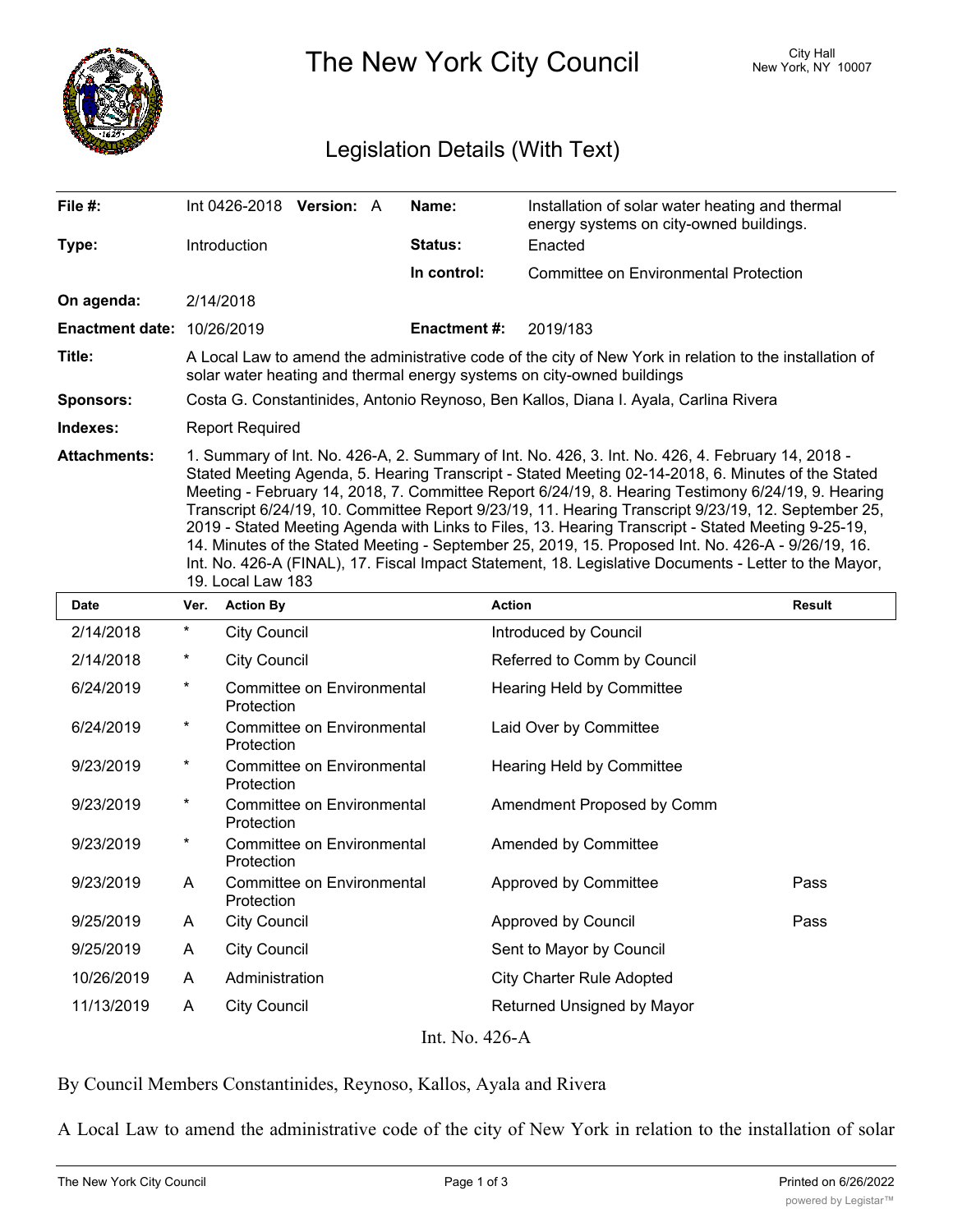water heating and thermal energy systems on city-owned buildings

Be it enacted by the Council as follows:

Section 1. Chapter 2 of title 4 of the administrative code of the city of New York is amended by adding a new section 4-207.4 to read as follows:

§ 4-207.4 Solar water heating and thermal energy systems for city-owned buildings. a. As used in this section, the following terms have the following meanings:

City building. The term "city building" means a building that is owned by the city or for which the city regularly pays all of the annual energy bills, or a cultural institution that is in the cultural institutions group as determined by the department of cultural affairs for which the city regularly pays all or part of the annual energy bills.

Commissioner. The term "commissioner" means the commissioner of citywide administrative services.

Cost effective. The term "cost effective" means, with respect to the installation of a solar water heating or thermal energy system, that the cumulative savings expected to result from the use of such system, including expected savings in energy costs, will, within 25 years of such installation, be equal to or exceed the expected costs of the acquisition, installation, and maintenance of such system during that same time period. The determination of cost effectiveness shall not include any savings in costs directly attributed to federal, state and other non-city governmental assistance, but shall include the social cost of carbon value, as provided in paragraph 3 of subdivision d of section 3-125 or pursuant to paragraph 4 of subdivision d of section 3-125, provided, however, that a site- or project-specific social cost of carbon value may be developed and used in lieu of the social cost of carbon value provided in or pursuant to such paragraphs if such site- or project-specific social cost of carbon value is higher than the social cost of carbon value provided in or pursuant to such paragraphs.

Department. The term "department" means the department of citywide administrative services.